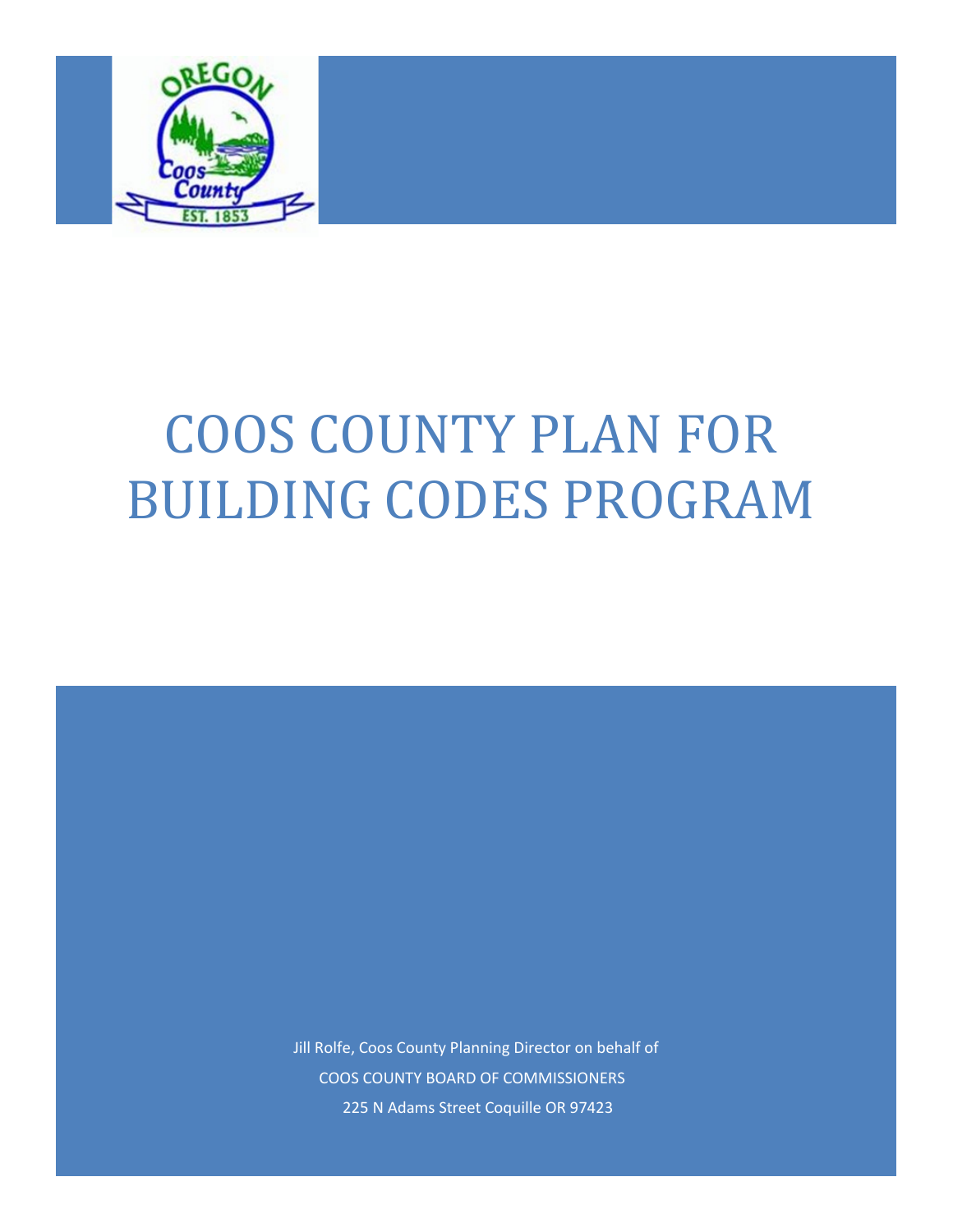## **Program Administration Request**

 $\blacksquare$  New

#### $\Box$  Renewal



**Department of Consumer & Business Services Building Codes Division** 1535 Edgewater St. NW, Salem, OR Mailing address: P.O. Box 14470, Salem, OR 97309-0404 Phone: (503) 373-4133 • Fax: (503) 378-2322 Web: bcd.oregon.gov

Municipality: Coos County Address: 225 N. Adoms Stroot Building official: Jill Rolfe, Director (Director of Program)

|                |      | Address. ZZO IV. Additio Ottober                        |              |        |        |                                            |  |
|----------------|------|---------------------------------------------------------|--------------|--------|--------|--------------------------------------------|--|
| City: Coquille |      |                                                         |              | State: | Oregon | ZIP 97423                                  |  |
|                |      | Office location: 60 E. Second Street, Coquille OR 97423 |              |        |        |                                            |  |
| Phone:         | 6541 | 396-7770                                                | -641<br>Fax: |        |        | $396-1010$ E-mail: $i$ rolfe@co.coos.or.us |  |
|                |      |                                                         |              |        |        |                                            |  |

#### Mark program choice by indicating level:

- $X$  Performed by municipality
- $C$  Performed by county
- $S -$  Performed by state

|   |    | <b>Plans</b> |            |        | Structural |   |        | Mechanical |   |   |   | Electrical |   |         | Plumbing |        |              | Manufactured<br><b>Structures</b> | Park<br>Cainn | Master Builder<br>Program |  |  |  |
|---|----|--------------|------------|--------|------------|---|--------|------------|---|---|---|------------|---|---------|----------|--------|--------------|-----------------------------------|---------------|---------------------------|--|--|--|
|   | B  |              |            |        |            | M |        | B          | C | M |   | $A \mid B$ | M | A       | $\sim$   | $\sim$ | $\mathbf{M}$ | MSF                               | (PCI          | (optional)                |  |  |  |
| ⌒ | -C |              | $\sqrt{2}$ | $\sim$ | $\sim$     |   | $\sim$ | c.         |   |   | ⌒ | C.         |   | r-<br>↜ | łС       | lC     |              |                                   |               |                           |  |  |  |

Note: Assumption of a structural A-level program includes the requirements for disabled access [ORS 447.233(5)]. MSI includes manufactured dwelling installations; alterations, accessory structures, buildings, and cabana installations; plan review; and inspections. Park/camp includes mobile home and manufactured dwelling parks, recreation parks, organizational camps, and picnic parks plan review and inspection.

#### Attach the following:

- Completed copy of municipality's operating plan (OAR 918-020-0090)  $\blacksquare$
- Electrical program requests (See requirements in OAR Chapter 918, Div. 308.) n
- Changes of service areas (Include map or description.)  $\Box$
- $\blacksquare$ Current fee schedules for all programs
- Name of a contact person for surcharge report of assumed programs  $\blacksquare$

| Name: Megan Simms                                                                                                                                                                                                           |        | Phone: 541-396-7730                                                         |            |         |  |  |  |  |  |
|-----------------------------------------------------------------------------------------------------------------------------------------------------------------------------------------------------------------------------|--------|-----------------------------------------------------------------------------|------------|---------|--|--|--|--|--|
| Address: 250 N. Baxter                                                                                                                                                                                                      |        |                                                                             |            |         |  |  |  |  |  |
| City: Coquille                                                                                                                                                                                                              | State: | OR                                                                          | ZIP: 97423 |         |  |  |  |  |  |
| List inspectors and others, as requested, on the back of this sheet. Attach additional pages as necessary.<br>Official delegation or assumption of the program(s) above is requested for the period beginning July 1, 20 22 |        |                                                                             |            |         |  |  |  |  |  |
| Authorized signature:                                                                                                                                                                                                       |        | Fitle: Planning Director<br>Request will not be accepted without signature. | Date:      | 10/1/21 |  |  |  |  |  |

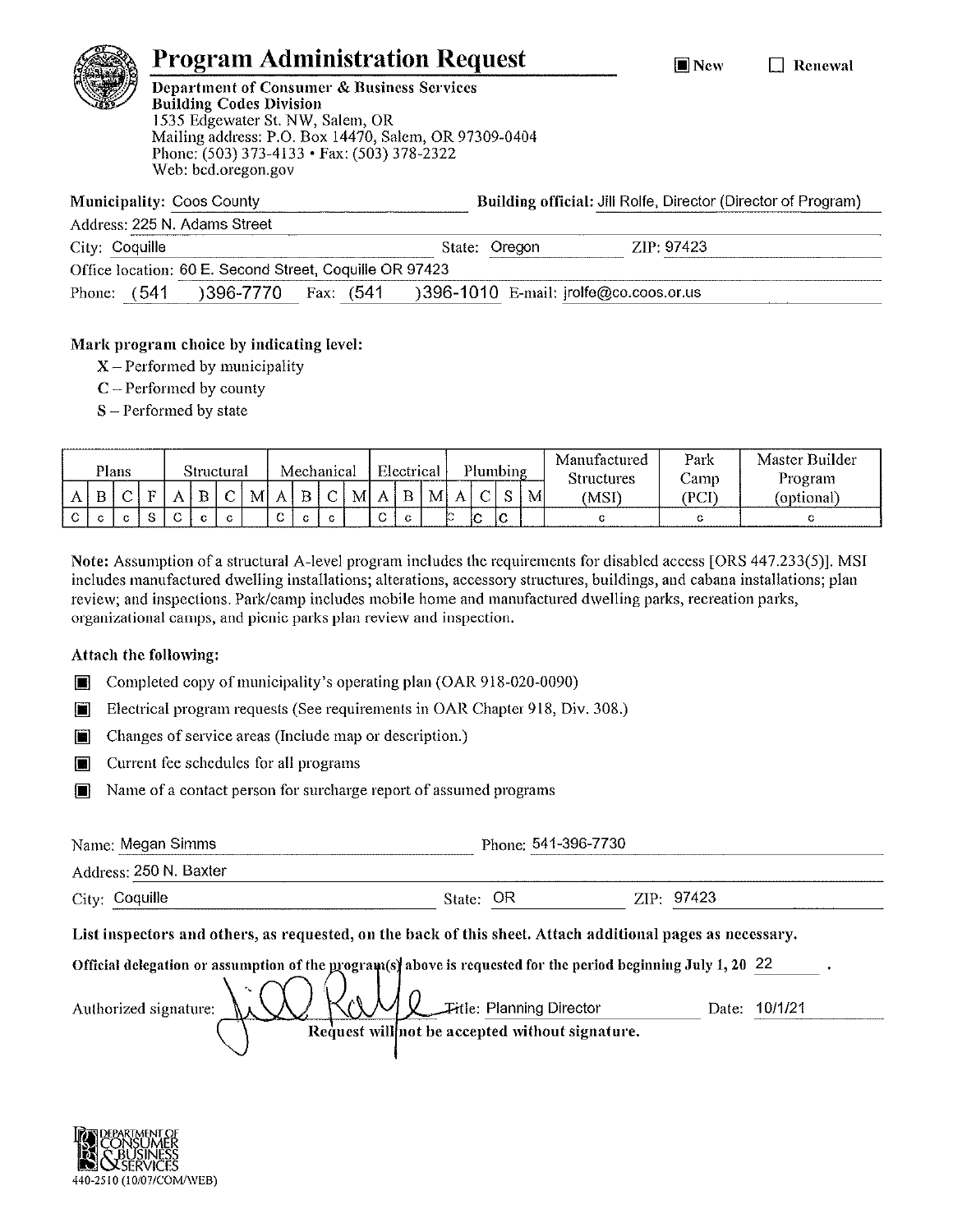| Name of inspector                                                                                                | Building                                                                                                        |   |          | Plans                      |         | Structural<br>Mechanical<br>inspector<br>inspector |             |               |   |              |              |     |     |   | Electrical                  |                | Plumbing<br>inspector |               |             |   | <b>MSI</b>                                                                        | PCI |
|------------------------------------------------------------------------------------------------------------------|-----------------------------------------------------------------------------------------------------------------|---|----------|----------------------------|---------|----------------------------------------------------|-------------|---------------|---|--------------|--------------|-----|-----|---|-----------------------------|----------------|-----------------------|---------------|-------------|---|-----------------------------------------------------------------------------------|-----|
| and/or person<br>responsible for program                                                                         | official                                                                                                        | A | $\bf{B}$ | examiner<br>$\overline{C}$ | $\rm F$ | $\overline{\mathbf{A}}$                            | $\mathbf B$ | $\mathcal{C}$ | M | $\mathbf{A}$ | $\mathbf{B}$ |     | C/M | A | inspector<br>$\overline{C}$ | $\mathbf M$    | A                     | $\mathcal{C}$ | S           | M |                                                                                   |     |
| Jill Rolfe, Director                                                                                             |                                                                                                                 |   |          |                            |         |                                                    |             |               |   |              |              |     |     |   |                             |                |                       |               |             |   |                                                                                   |     |
| Building Office to be hired                                                                                      | $\mathsf C$                                                                                                     | J | Ċ        | C.                         | S       | c                                                  | lc.         | c             |   | b            | c            | lc. |     | C | $\mathsf{C}$                |                | c                     | ļс            | $ {\rm c} $ |   | $\mathbf C$                                                                       | C   |
|                                                                                                                  |                                                                                                                 |   |          |                            |         |                                                    |             |               |   |              |              |     |     |   |                             |                |                       |               |             |   |                                                                                   |     |
|                                                                                                                  |                                                                                                                 |   |          |                            |         |                                                    |             |               |   |              |              |     |     |   |                             |                |                       |               |             |   |                                                                                   |     |
|                                                                                                                  |                                                                                                                 |   |          |                            |         |                                                    |             |               |   |              |              |     |     |   |                             |                |                       |               |             |   |                                                                                   |     |
|                                                                                                                  |                                                                                                                 |   |          |                            |         |                                                    |             |               |   |              |              |     |     |   |                             |                |                       |               |             |   |                                                                                   |     |
|                                                                                                                  |                                                                                                                 |   |          |                            |         |                                                    |             |               |   |              |              |     |     |   |                             |                |                       |               |             |   |                                                                                   |     |
|                                                                                                                  |                                                                                                                 |   |          |                            |         |                                                    |             |               |   |              |              |     |     |   |                             |                |                       |               |             |   |                                                                                   |     |
|                                                                                                                  |                                                                                                                 |   |          |                            |         |                                                    |             |               |   |              |              |     |     |   |                             |                |                       |               |             |   |                                                                                   |     |
|                                                                                                                  |                                                                                                                 |   |          |                            |         |                                                    |             |               |   |              |              |     |     |   |                             |                |                       |               |             |   |                                                                                   |     |
|                                                                                                                  |                                                                                                                 |   |          |                            |         |                                                    |             |               |   |              |              |     |     |   |                             |                |                       |               |             |   |                                                                                   |     |
|                                                                                                                  |                                                                                                                 |   |          |                            |         |                                                    |             |               |   |              |              |     |     |   |                             |                |                       |               |             |   |                                                                                   |     |
|                                                                                                                  |                                                                                                                 |   |          |                            |         |                                                    |             |               |   |              |              |     |     |   |                             |                |                       |               |             |   |                                                                                   |     |
|                                                                                                                  |                                                                                                                 |   |          |                            |         |                                                    |             |               |   |              |              |     |     |   |                             |                |                       |               |             |   |                                                                                   |     |
|                                                                                                                  |                                                                                                                 |   |          |                            |         |                                                    |             |               |   |              |              |     |     |   |                             |                |                       |               |             |   |                                                                                   |     |
|                                                                                                                  |                                                                                                                 |   |          |                            |         |                                                    |             |               |   |              |              |     |     |   |                             |                |                       |               |             |   |                                                                                   |     |
|                                                                                                                  |                                                                                                                 |   |          |                            |         |                                                    |             |               |   |              |              |     |     |   |                             |                |                       |               |             |   |                                                                                   |     |
|                                                                                                                  |                                                                                                                 |   |          |                            |         |                                                    |             |               |   |              |              |     |     |   |                             |                |                       |               |             |   |                                                                                   |     |
|                                                                                                                  |                                                                                                                 |   |          |                            |         |                                                    |             |               |   |              |              |     |     |   |                             |                |                       |               |             |   |                                                                                   |     |
|                                                                                                                  |                                                                                                                 |   |          |                            |         |                                                    |             |               |   |              |              |     |     |   |                             |                |                       |               |             |   |                                                                                   |     |
|                                                                                                                  |                                                                                                                 |   |          |                            |         |                                                    |             |               |   |              |              |     |     |   |                             |                |                       |               |             |   |                                                                                   |     |
|                                                                                                                  |                                                                                                                 |   |          |                            |         |                                                    |             |               |   |              |              |     |     |   |                             |                |                       |               |             |   |                                                                                   |     |
|                                                                                                                  |                                                                                                                 |   |          |                            |         |                                                    |             |               |   |              |              |     |     |   |                             |                |                       |               |             |   |                                                                                   |     |
| Cities covered by county program:                                                                                |                                                                                                                 |   |          |                            |         |                                                    |             |               |   |              |              |     |     |   |                             |                |                       |               |             |   | Bandon, Coquille, Myrtle Point, Powers, Coos Bay (portion) & North Bend (Portion) |     |
| Cities with complete or partial program: Lakside, Coos Bay and North Bend                                        |                                                                                                                 |   |          |                            |         |                                                    |             |               |   |              |              |     |     |   |                             |                |                       |               |             |   |                                                                                   |     |
| Emergency manager; Gabe Fabrizio, Emergency Manager                                                              |                                                                                                                 |   |          |                            |         |                                                    |             |               |   |              |              |     |     |   |                             | Phone: $(541)$ |                       |               |             |   | )396-7790                                                                         |     |
| Address: 250 N. Baxter, Coquille OR 97423                                                                        |                                                                                                                 |   |          |                            |         |                                                    |             |               |   |              |              |     |     |   |                             |                |                       |               |             |   |                                                                                   |     |
|                                                                                                                  | State fire marshal official or designee: Jeff Henderson, Deputy State Fire Marshal<br>)951-2888<br>Phone: (503) |   |          |                            |         |                                                    |             |               |   |              |              |     |     |   |                             |                |                       |               |             |   |                                                                                   |     |
| Address: 3565 Trelstad Ave, Salem OR 97317                                                                       |                                                                                                                 |   |          |                            |         |                                                    |             |               |   |              |              |     |     |   |                             |                |                       |               |             |   |                                                                                   |     |
| Health department contact: Anthony Arton, Public Health Administrator<br><sub>1</sub> 266-6700<br>Phone: $(541)$ |                                                                                                                 |   |          |                            |         |                                                    |             |               |   |              |              |     |     |   |                             |                |                       |               |             |   |                                                                                   |     |
| Address: 281 LaClair St., Coos Bay OR 97420                                                                      |                                                                                                                 |   |          |                            |         |                                                    |             |               |   |              |              |     |     |   |                             |                |                       |               |             |   |                                                                                   |     |
| Permit issuance phone: 541-396-7770 (would be for building) 541-266-6700 (Health Related)                        |                                                                                                                 |   |          |                            |         |                                                    |             |               |   |              |              |     |     |   |                             |                |                       |               |             |   |                                                                                   |     |
|                                                                                                                  | Planning/zoning phone: 541-396-7770                                                                             |   |          |                            |         |                                                    |             |               |   |              |              |     |     |   |                             |                |                       |               |             |   |                                                                                   |     |

| A Level – All buildings or structures, except     |   | One- and two-family dwelling | MSI | Manufactured structures installation inspector. |
|---------------------------------------------------|---|------------------------------|-----|-------------------------------------------------|
| dwelling code                                     |   | Fire and life safety         |     | electrical, plumbing, hook-up and setup         |
| B Level – Any building or structure not required  | М | Master permit program        | PCI | Park and camp inspector                         |
| to be designed by an Oregon-registered architect  |   |                              |     | Limited plumbing inspector; sewer               |
| or engineer, except H or I occupancies over 1,500 |   |                              |     |                                                 |
| sq. ft. and one- or two-family dwelling           |   |                              |     |                                                 |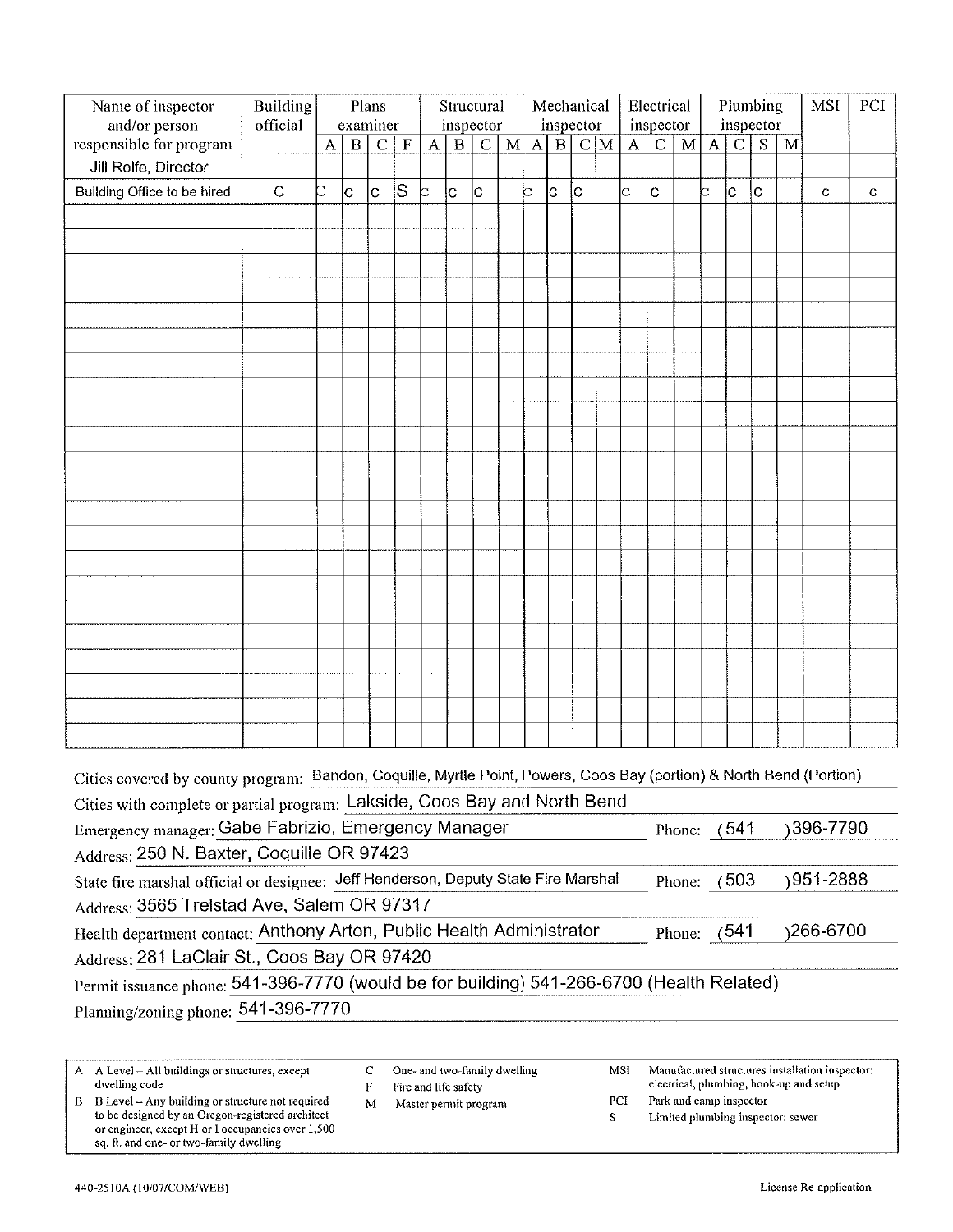#### **CONTENTS**  $I.$

| П.    |                                                                                                                                                                                        |
|-------|----------------------------------------------------------------------------------------------------------------------------------------------------------------------------------------|
| a.    |                                                                                                                                                                                        |
| b.    |                                                                                                                                                                                        |
| Ш.    |                                                                                                                                                                                        |
| a.    |                                                                                                                                                                                        |
| i.    |                                                                                                                                                                                        |
|       |                                                                                                                                                                                        |
|       |                                                                                                                                                                                        |
|       |                                                                                                                                                                                        |
|       |                                                                                                                                                                                        |
|       |                                                                                                                                                                                        |
|       |                                                                                                                                                                                        |
| viii. |                                                                                                                                                                                        |
|       |                                                                                                                                                                                        |
|       |                                                                                                                                                                                        |
| IV.   |                                                                                                                                                                                        |
| a.    |                                                                                                                                                                                        |
| b.    |                                                                                                                                                                                        |
| c.    |                                                                                                                                                                                        |
|       | Persons other than homeowners applying for permits will need to demonstrate proof of valid<br>licensing registration prior to issuance of a permit or user on the e-permitting system6 |
| d.    | Permit Issuance Time Frames, Plan Review Standards, Inspection Standards, Compliance Program                                                                                           |
| V.    |                                                                                                                                                                                        |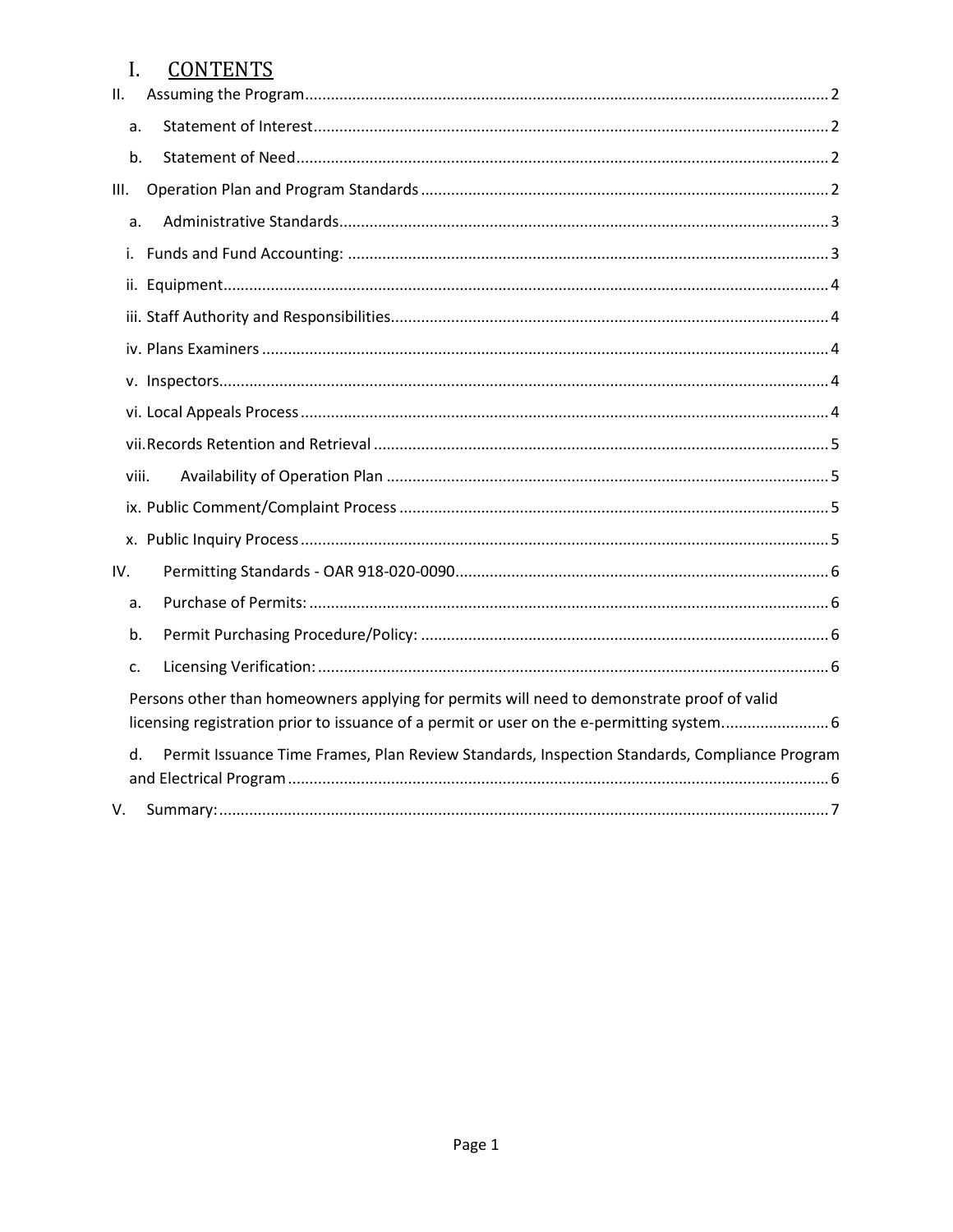# Coos County

# Plan for Assumption of Building Codes Program

## <span id="page-4-0"></span>II. ASSUMING THE PROGRAM

#### a. Statement of Interest

<span id="page-4-1"></span>Coos County's interest is to build a better user-friendly program for the community.

Coos County has the desire to make a unified program for development. The County and the State have worked hard to build relationships to allowing information to be shared. There are challenges that come with having individual Planning, Building and Sanitation Programs. Coos County is a rural area and over the years staffing and communication have not always been the priority. With less and less staff available in our area for these specialized programs it seems logical to combine them into one unit.

#### b. Statement of Need

<span id="page-4-2"></span>Imagine trying to develop a property when you have to obtain permits from at least three different agencies in three different locations. Then if you're a business there are even more agencies that you have to navigate. This is not only frustrating for the developer but can frustrating for staff trying to make sure you have all the necessary information from the other agencies. Enforcement is another issue as the public has a very difficult time understanding the jurisdictional distinctions between the agencies.

### <span id="page-4-3"></span>III. OPERATION PLAN AND PROGRAM STANDARDS

This operation plan was developed to comply with administrative rule to allow Coos County to move forward with assuming the Building Codes Program. The program will be housed as part of the newly created Community Development Program. Current State employees will be transferred over through this program

#### *OAR 918-020-0094*

*Program Assumption for State-Administered Jurisdictions A municipality that requests responsibility for the administration and enforcement of a building inspection program administered by the division must meet the requirements for assumption in ORS 455.148 (Comprehensive municipal building inspection programs)(7) and (11)(c).* 

*OAR 918-020-0080 Delegation of Building Inspection Programs The division and every municipality that administers and enforces a building inspection program or desires to assume responsibility to administer and enforce a building inspection program shall prepare an operating plan describing the manner in which the municipality or the division will do so. The operating plan shall establish specific processes and goals, consistent with the program*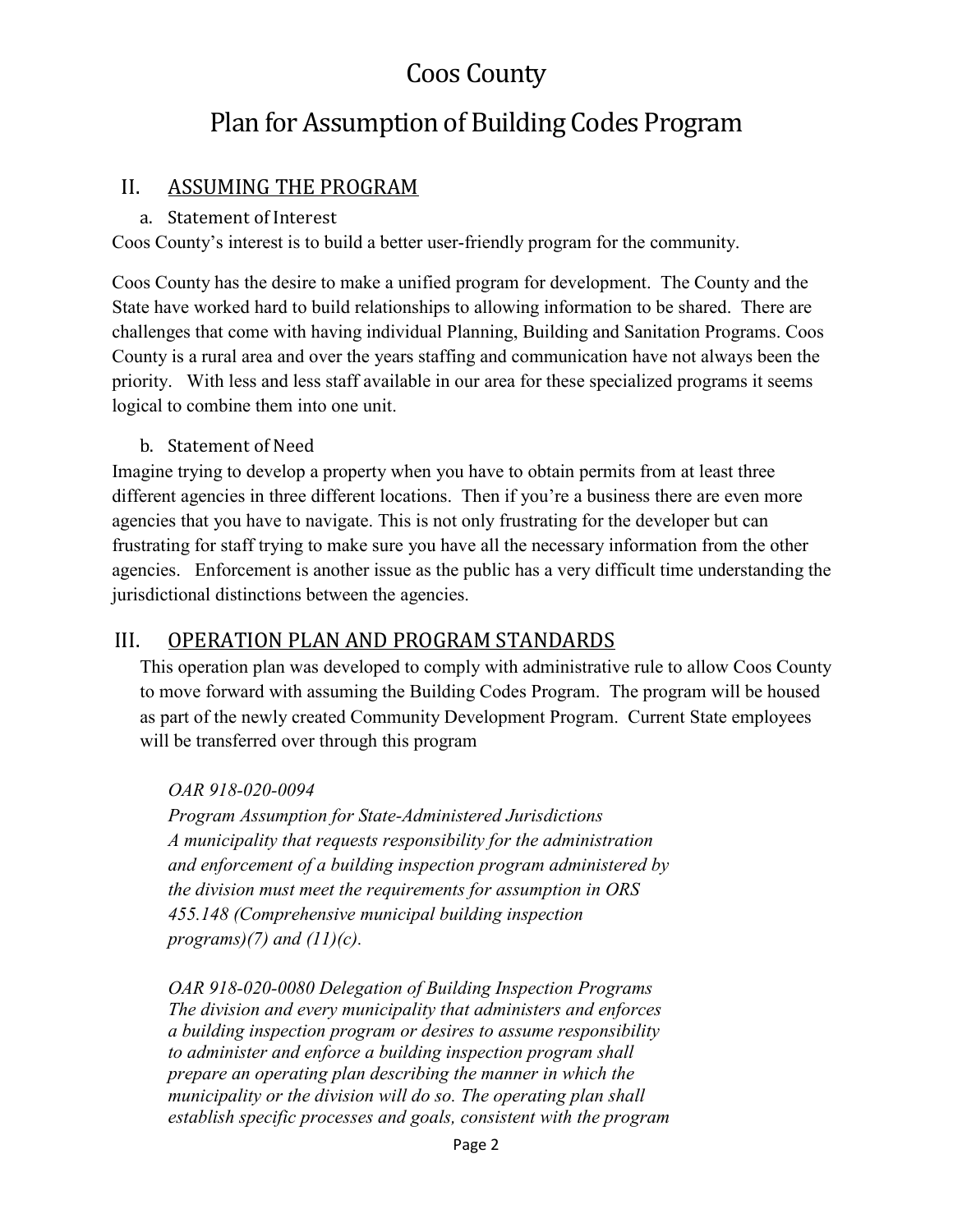*standards described in ORS 455.153 (Municipal authority to administer specialty code or building requirements) and OAR 918- 020-0090 (Program Standards).*

This plan reflects the standards, policies, procedures and services administered that will be offered through the Coos County. The intent is for Coos County to offer plan review, structural, electrical, plumbing, manufactured structures and park camping. The county has been in discussion with the City of Coos Bay to enter into an IGA to assists with coverage during times when there is a vacancy or a period that an inspector will need to be out of the office. Other IGA's will happen with the City of Coos Bay and North Bend to cover the portions of the program handled by the current Coos Bay Field Office. Plans and IGA's will be in place to meet the requirements of OAR 918 Division 20.

- <span id="page-5-1"></span><span id="page-5-0"></span>a. Administrative Standards
	- i. Funds and Fund Accounting:

Coos County has obtained current revenues and expenses generated by the Coos Bay Field Office from the State. The funding shows that each section of the program carries a positive balance.

The County has set aside funding for startup cost for equipment and salaries. All revenues collected and expenditures made in connection with administration and enforcement of the building program will be handled through the program using current county accounting procedures.

A contingency fund with a starting balance will be created for carry over funds to cover unexpected expenditures and in times when permits are not able to cover current expense. The starting balance will be determined through this process to ensure all expenses are understood in detail.

All revenues collected will be deposited in a Dedicated Fund and used as allowed by law. Revenue line items will be set up to cover each portion of the program (building, electrical, plumbing and mechanical). Line items for payroll expense, supplies, computer and electronic equipment, capitol outlay and large expenses will be created as part of the budget. The budgeting process is based on a fiscal year July 1 through June 30. All funding will be housed under Community Development.

Fees will be calculated through the state methodology. The fees will be authorized under OAR 918-050-130 through 918-050-0180. They will also be adopted as part of the County Fee Schedule through an order and posted on the website.

Refunds will be calculated by the Building Official or Administrative staff with the Building Official's approval and paid by the County Finance Officer/Treasurer.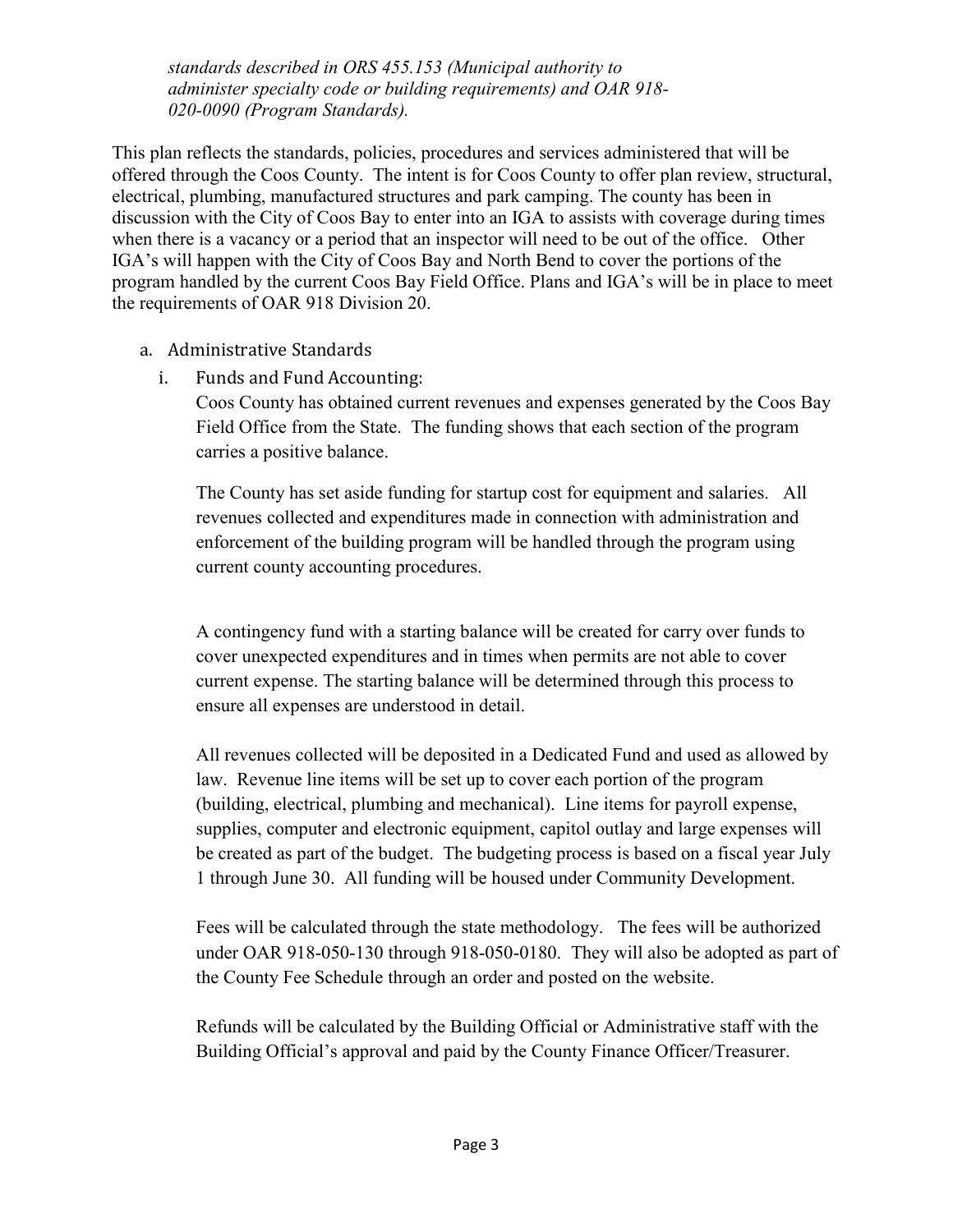#### <span id="page-6-0"></span>ii. Equipment

All staff members will be provided with equipment and resources need to complete their work in an efficient and service-oriented manner. The program will be housed with the Planning Department and space is available to accommodate additional staff. The County would like to know if there may be some negation between the State and County for vehicles. Other items such as but not limited to communication devices, personal protections equipment, code and cod-related publication, business cards and computers will be provided.

#### <span id="page-6-1"></span>iii. Staff Authority and Responsibilities

The Community Development Department will consist of planning and building staff. Currently the Planning Staff consists of four staff members that included a Director, Administrative Staff and two Planners. The Administrative Staff member will be crossed trained to help with phones calls, accounting, counter and procedural questions.

The Coos Bay Field Office has two Permit Techs, One Structural/Mechanical Multi-Discipline Inspector, Plumbing Multi-Discipline Inspector, one Electrical Multi-Discipline Inspector (the inspectors do all of the full local building inspection program). The plan is that the current employees would move with the program to the County. Coos County has been in conversations with the City of Coos Bay to enter into a intergovernmental agreement for coverage in the event an inspector resigns or unable to work. The county will need to enter into agreements with both the City of Coos Bay and City of North Bend regarding partial services.

The County will cross train at least one permit tech to help with to cover the administrative duties of the department. The County will either add a Building Official or the Director will train to receive certifications necessary to fulfill this role of a Building Official. It may be that one of the current Building Staff would be interested in serving in this role once certified and that is an open option.

#### <span id="page-6-2"></span>iv. Plans Examiners

Plans Examiners will review plans for compliance with the State Building Codes at the level for which the plans examiner is certified by the State of Oregon. This area will need to be discussed more as it could be the County will have to rely on the state to assist.

#### <span id="page-6-3"></span>v. Inspectors

The plan is for the inspectors that are currently serving Coos County will move to the county during this merge but if not, we will hire and utilize building staffing from Coos Bay to bridge the gap.

#### <span id="page-6-4"></span>vi. Local Appeals Process

A local appeal process will be developed as part of the County Code that will be developed to incorporate all building related regulations. This will include process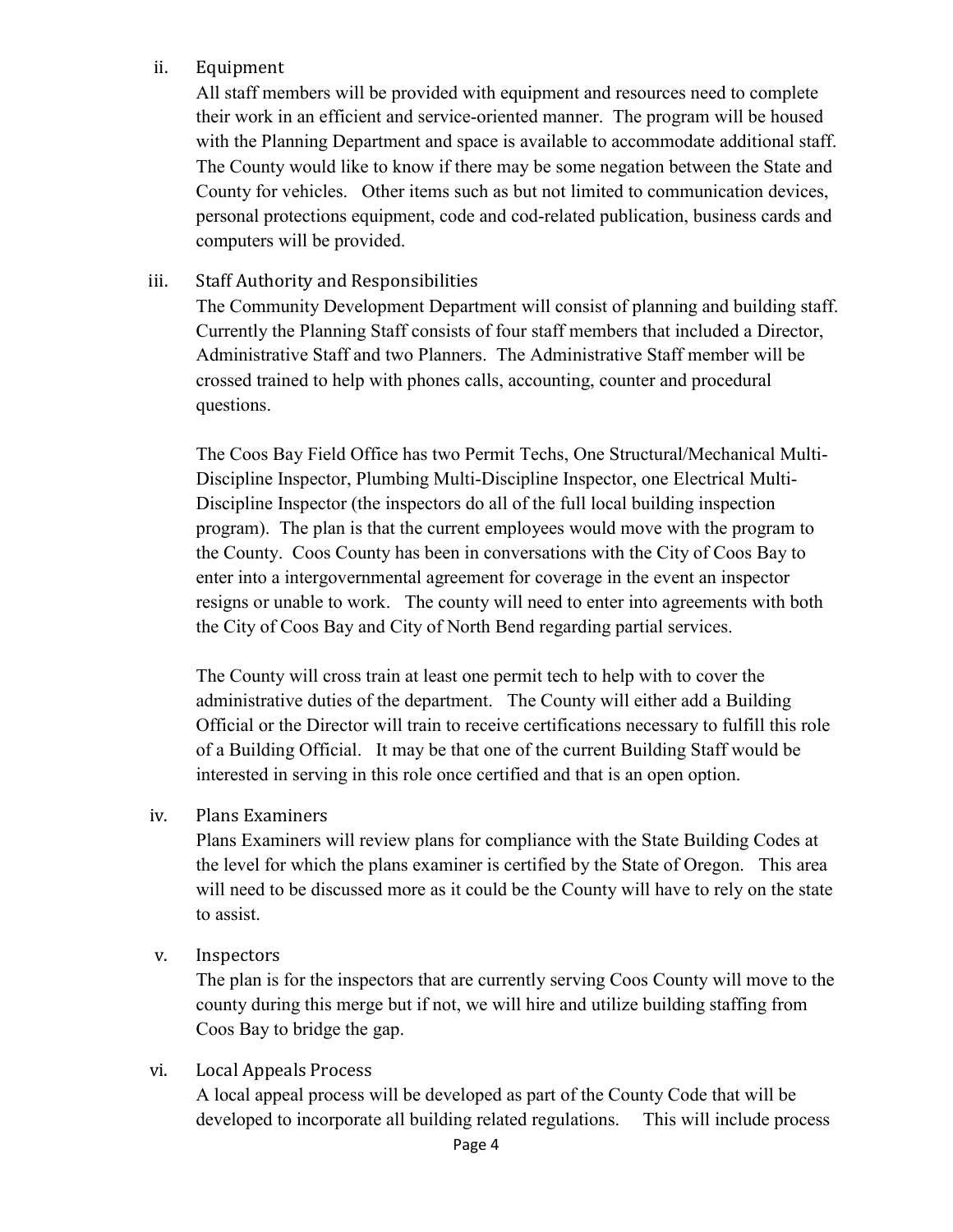for appeals, fees (if any), time lines, powers and duties of Board of Appeals, and any other relevant information. Coos County will establish a Contractor's Review Board to hear local appeals. The Board will consist of two area contractors, a local citizen, and one elected public official.

Appeals directly to the Building Codes Division, IAW OAR 918-251-0040 and 918- 001-0139 are also authorized and County staff will be trained to provide information about building/electrical code appeal rights

#### <span id="page-7-0"></span>vii. Records Retention and Retrieval

All records will be retained in accordance with the Oregon State Archive Division laws that apply. The building program will utilize the E-permitting systems (Accela). This will help with a seamless transition. There may be modifications made under the credit card policy to meet the County Accounting Policies and Retention Process. The County Planning Department is set up on the system although they have not started using they will. This will also help users of the program. A webpage dedicated to building, notices, contacts, records and other helpful information will be developed. In addition staff are available  $8:30 - 12:00$  and  $1:00$  to 5:00 to assist with any records request.

#### <span id="page-7-1"></span>viii. Availability of Operation Plan

Once the plan is fully developed it will be available on the webpage and upon request. There will be an area set up for anyone that would like to view documents.

#### <span id="page-7-2"></span>ix. Public Comment/Complaint Process

Public comments or complaints may be submitted by email, phone, in person, form, mail or fax. If this is an enforcement complaint regarding illegal building there is a form will be a form to complete and a process set up.

Complaints about employee behavior or performance will be forwarded to the employee's supervisor. The complaint will be investigated, and action taken, as governed by the employing the County Personnel Policies.

<span id="page-7-3"></span>x. Public Inquiry Process

Coos County offices are open from 8 am to 12 pm and 1 pm to 5 pm weekdays excluding holidays. Phones and emails are answered by staff and message returned no later than the next business day. Inspection appointments may be made at the office or through the e-permitting system.

Phone: 541-396-7770, email will be set up building  $@co.coos.$  or us for general inquires. Other details to be worked out.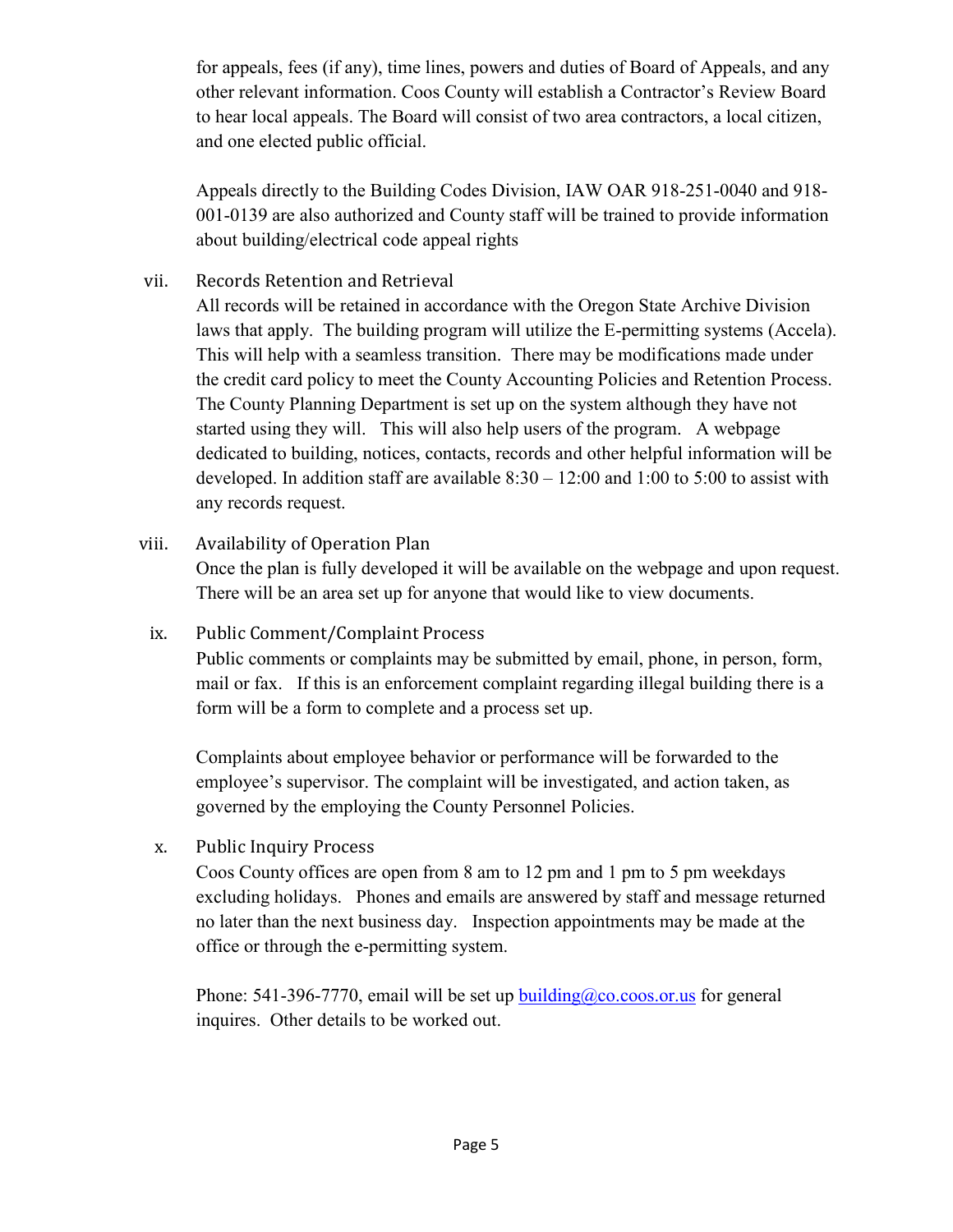## <span id="page-8-1"></span><span id="page-8-0"></span>IV. PERMITTING STANDARDS - OAR 918-020-0090

#### a. Purchase of Permits:

Permits may be purchased at the Community Development Office 60 E. Second Street during regular business hours or special appointment. Permits may be done through the e-permitting site or electronically through the website (payment can be made and permit emailed).

<span id="page-8-2"></span>b. Permit Purchasing Procedure/Policy:

All permit applications are through the state on-line electronic system – 'e-Permitting'. A computer terminal and monitor will be available to the public at the Community Development Office for those who might not have their own access. In addition, 'e-Permitting' written instructions will be available and staff is able to assist an applicant through the process. The permits may be accepted in alternative via overthe-counter paper submittals or emails with payments made through a credit card system (Point and Pay).

Permit applications that do not require plan or land use review may be issued overthe-counter, by mail or emailed the same day or the next day if all information is complete and the fee paid. If there a land use reviews requires any length of time the scheduled will be amended to allow for that time. There may be times in which planning reviews have to be fully completed prior to acceptance of a building, plumbing, electrical or mechanical review. The applicant will be notified and permits put on hold or returned to permittee if there is an extended time period.

If additional information is needed with the permitting processes the applicant will be notified as soon as possible and the permit will be placed on hold until the information is received or the timer period lapses and the permit is voided. A refund request may be made if the person is unable to provide the information necessary. The refund will be reduced by anytime it took staff to process the permit.

<span id="page-8-4"></span><span id="page-8-3"></span>c. Licensing Verification:

Persons other than homeowners applying for permits will need to demonstrate proof of valid licensing registration prior to issuance of a permit or user on the epermitting system.

<span id="page-8-5"></span>d. Permit Issuance Time Frames, Plan Review Standards, Inspection Standards, Compliance Program and Electrical Program

The procedures for permit issuance time frames, plan review standards, inspection standards, compliance program and electrical program standards will be developed consistent with OAR 918 for all types of building permits. The County will follow the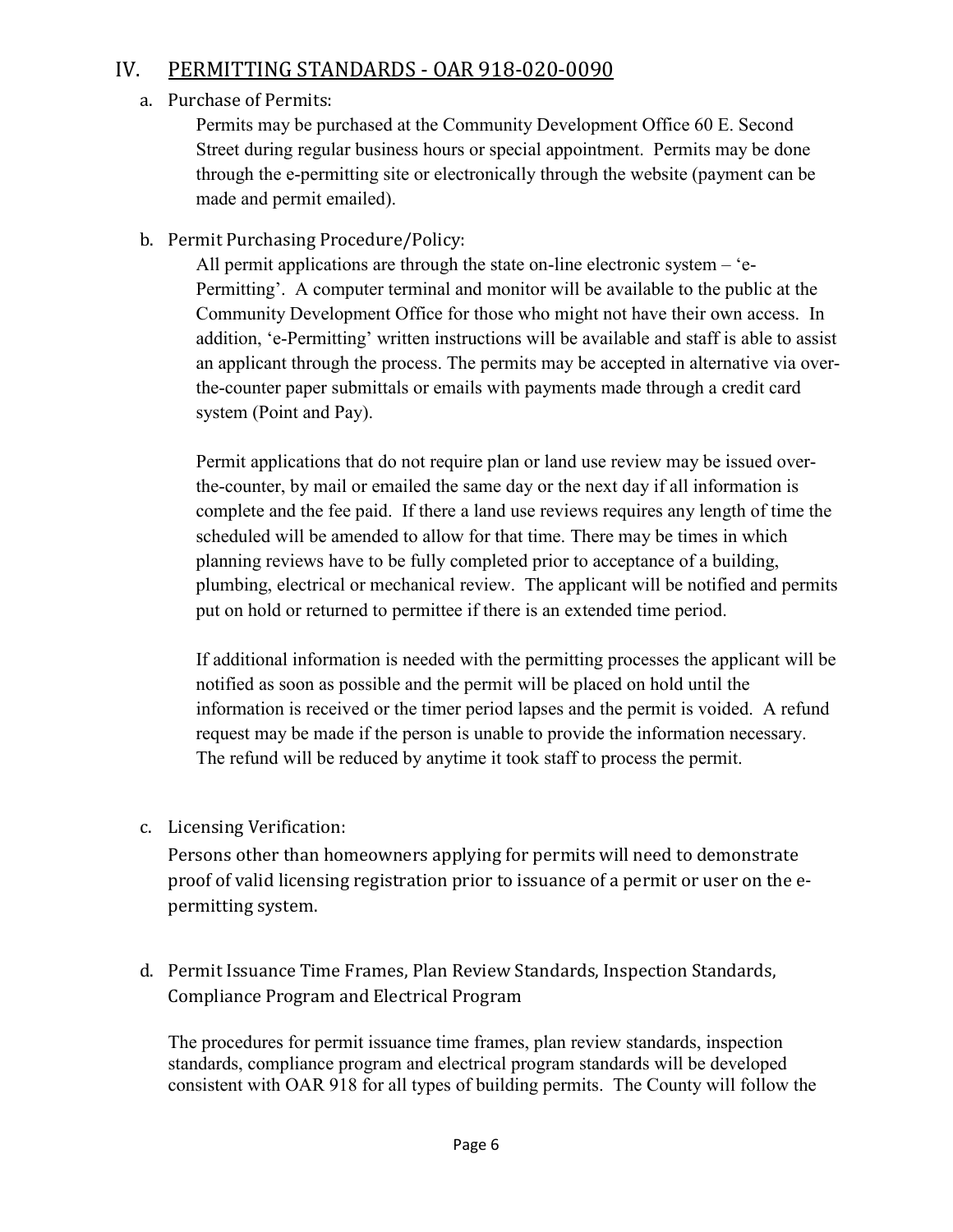same timelines that the Coos Bay Field Office has utilizing. There may be some modifications due to IGA's with the City of Coos Bay.

The county understands that the Elevator and Boiler programs are not part of the local plan.

### <span id="page-9-0"></span>V. SUMMARY:

Coos County has some details to work through with the cities, draft codes, draft budget, and confirmation of timelines. Coos County is very interested in assuming the building codes program and hope that you will accept this application.

Jill Rolfe, Coos County Planning Director [jrolfe@co.coos.or.us](mailto:jrolfe@co.coos.or.us)  541-396-7770